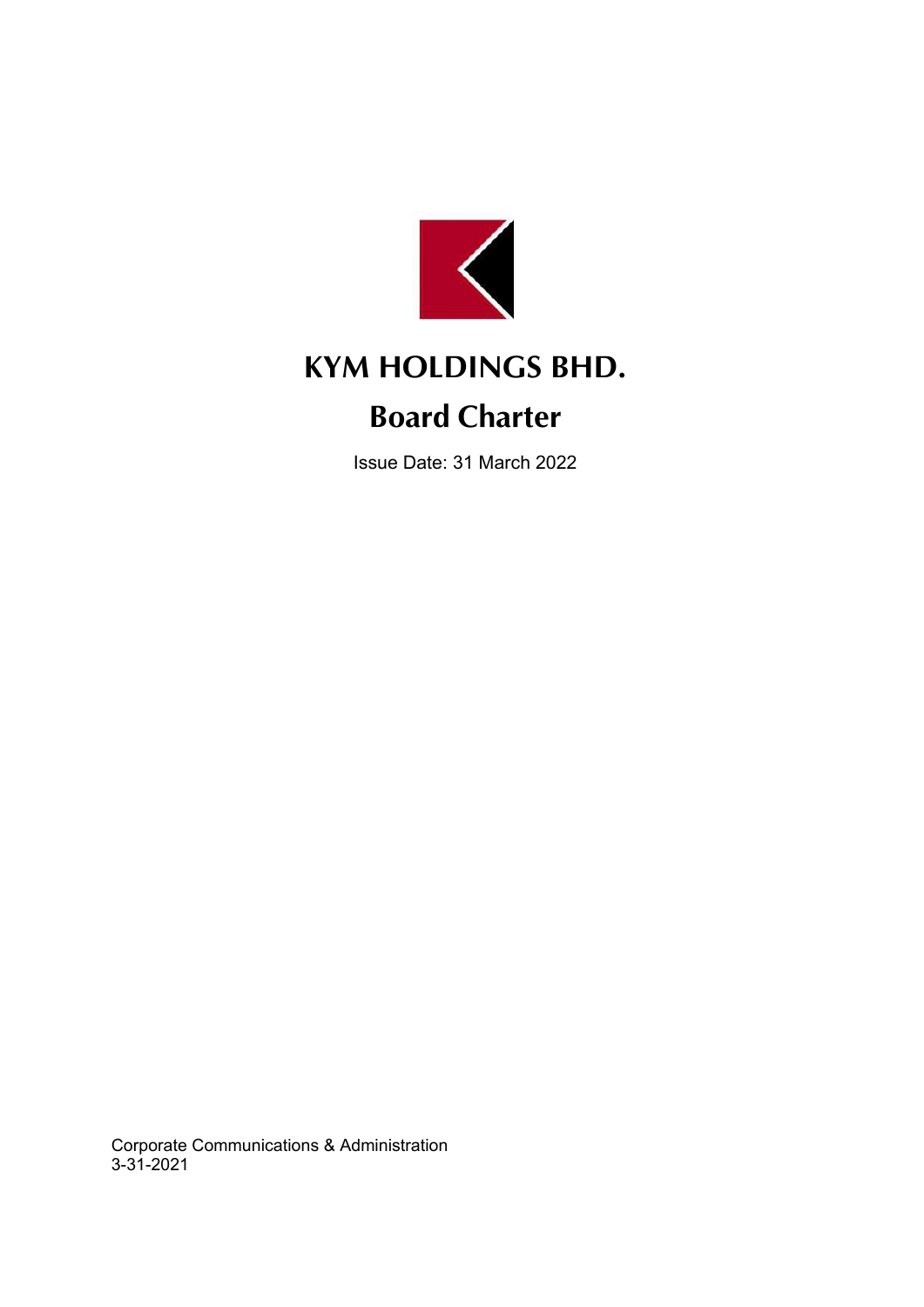# **Table of Contents**

| 1.              |                  |                                                                                |  |  |
|-----------------|------------------|--------------------------------------------------------------------------------|--|--|
| 2.              |                  |                                                                                |  |  |
|                 |                  |                                                                                |  |  |
|                 | 2.2              |                                                                                |  |  |
|                 | 2.3              |                                                                                |  |  |
|                 | $2.4\phantom{0}$ |                                                                                |  |  |
|                 | 2.5              |                                                                                |  |  |
| 3.              |                  |                                                                                |  |  |
|                 | 3.1              |                                                                                |  |  |
|                 | 32               |                                                                                |  |  |
| 4 <sub>1</sub>  |                  |                                                                                |  |  |
|                 | 41               |                                                                                |  |  |
|                 | 4.2              |                                                                                |  |  |
|                 | 4.3              |                                                                                |  |  |
|                 | 4.4              |                                                                                |  |  |
| 5.              |                  | ROLES AND RESPONSIBILITIES OF THE CHAIRMAN OF THE BOARD, INDIVIDUAL DIRECTORS, |  |  |
|                 | 51               |                                                                                |  |  |
|                 | 5.2              |                                                                                |  |  |
|                 | 5.3              |                                                                                |  |  |
|                 | 5.4              |                                                                                |  |  |
|                 | 5.5              |                                                                                |  |  |
| 6.              |                  |                                                                                |  |  |
| 7.              |                  |                                                                                |  |  |
| 8.              |                  |                                                                                |  |  |
| 9.              |                  |                                                                                |  |  |
| 10 <sub>1</sub> |                  |                                                                                |  |  |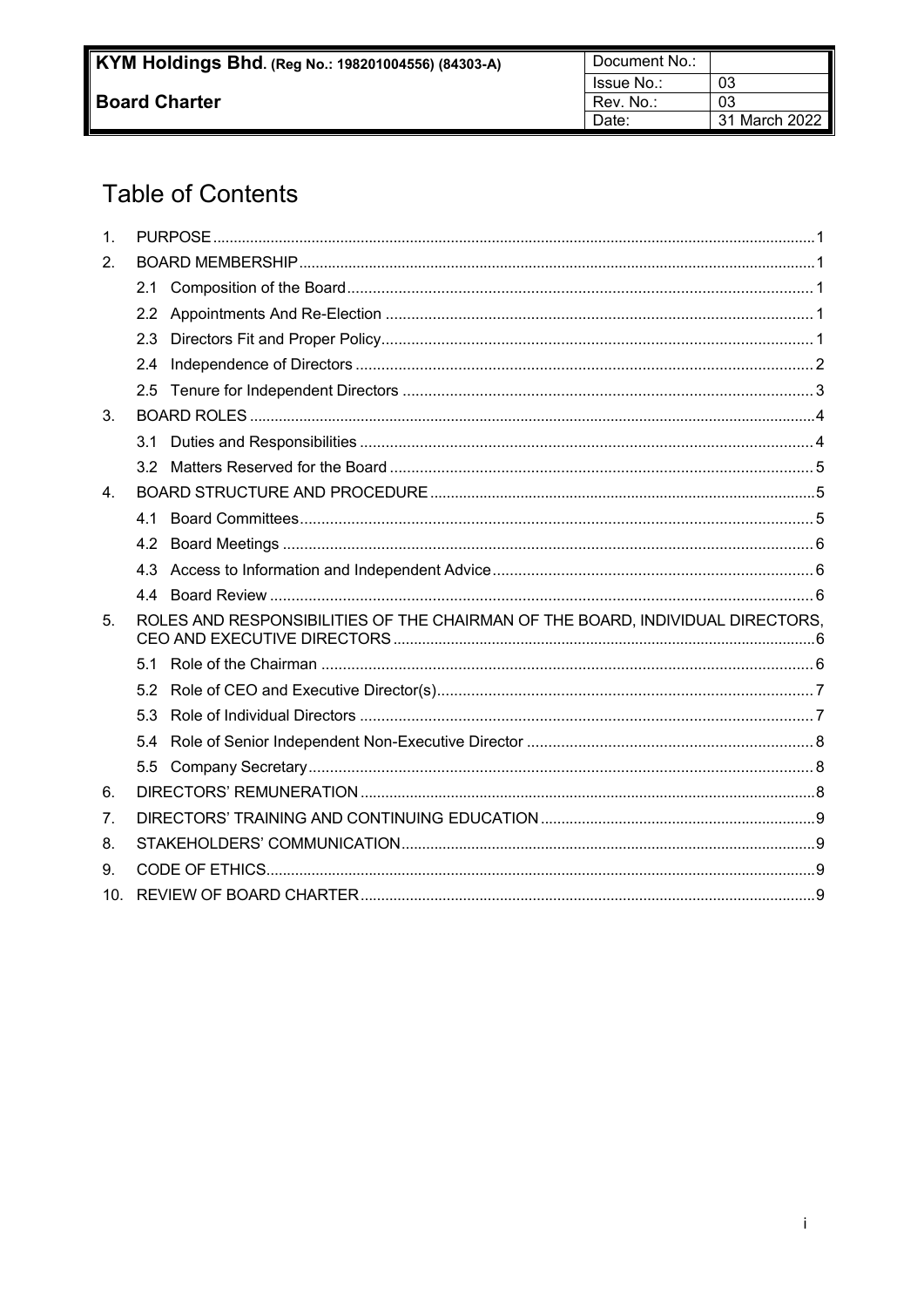| Document No.: |               |
|---------------|---------------|
| Issue No.:    | በ3            |
| Rev. No.:     | በ3            |
| Date:         | 31 March 2022 |

# <span id="page-2-0"></span>**1. PURPOSE**

This Board Charter sets out the principle functions, composition, duties and responsibilities of the Board of Directors ("Board") of KYM Holdings Bhd ("KYM" or "Company") in accordance with good corporate governance set out in the guidelines issued by the regulatoryauthorities.

The Board of KYM has adopted this Board Charter, which applies to all members of the Board and executive officers/senior management of the Company.

# <span id="page-2-1"></span>**2. BOARD MEMBERSHIP**

# <span id="page-2-2"></span>2.1 Composition of the Board

The size of the Board is determined in accordance with the Company's Constitution. At any one time, at least one-third (1/3) of the Board members are independent directors and one director is a woman. The Board must comprise a majority of independent directors where the chairman of the Company is not an independent director.

The members of the Board will have an appropriate and broad range of qualifications and expertise.

The Board shall appoint a Senior Independent Non-Executive Director to whom concerns relating to the Company may be conveyed by the shareholders or stakeholders.

The composition and size of the Board are reviewed from time to time to ensure its appropriateness.

#### <span id="page-2-3"></span>2.2 Appointments And Re-Election

The Nomination & Remuneration Committee is responsible for assessing the required mix of skills, experience and specializations of the candidates which director should bring to the Board before recommending to the Board for appointment. The Nomination & Remuneration Committee also assesses the board effectiveness, the contribution and commitment of each Director annually.

The Company's Constitution provides that at least one third of the Directors retire by rotation at each Annual General Meeting and all directors retire from office once at least every three (3) years and shall be eligible for re-election. The Managing Director shall also retire once in every three (3) years subject to re-election and re-appointment.

#### <span id="page-2-4"></span>2.3 Directors Fit and Proper Policy

- 2.3.1 All members of the Board are required to have the character, experience, integrity, competence and time to effectively discharge his role as a director in the most effective manner.
- 2.3.2 The fit and proper assessment on any person identified to be appointed as a Director or to continue holding the position as a Director within KYM Group shall be conducted prior to the initial appointment or proposed re-election/re-appointment as a Director.

The NRC and the Board, in conducting the above fit and proper assessment, shall be guided by the Directors' Fit and Proper Policy as described below.

- 2.3.3 In assessing a person's fitness and propriety, the Board through its NRC, shall consider all relevant factors based on the following criteria:
	- Character and Integrity;
	- Experience and Competence; and
	- Time and Commitment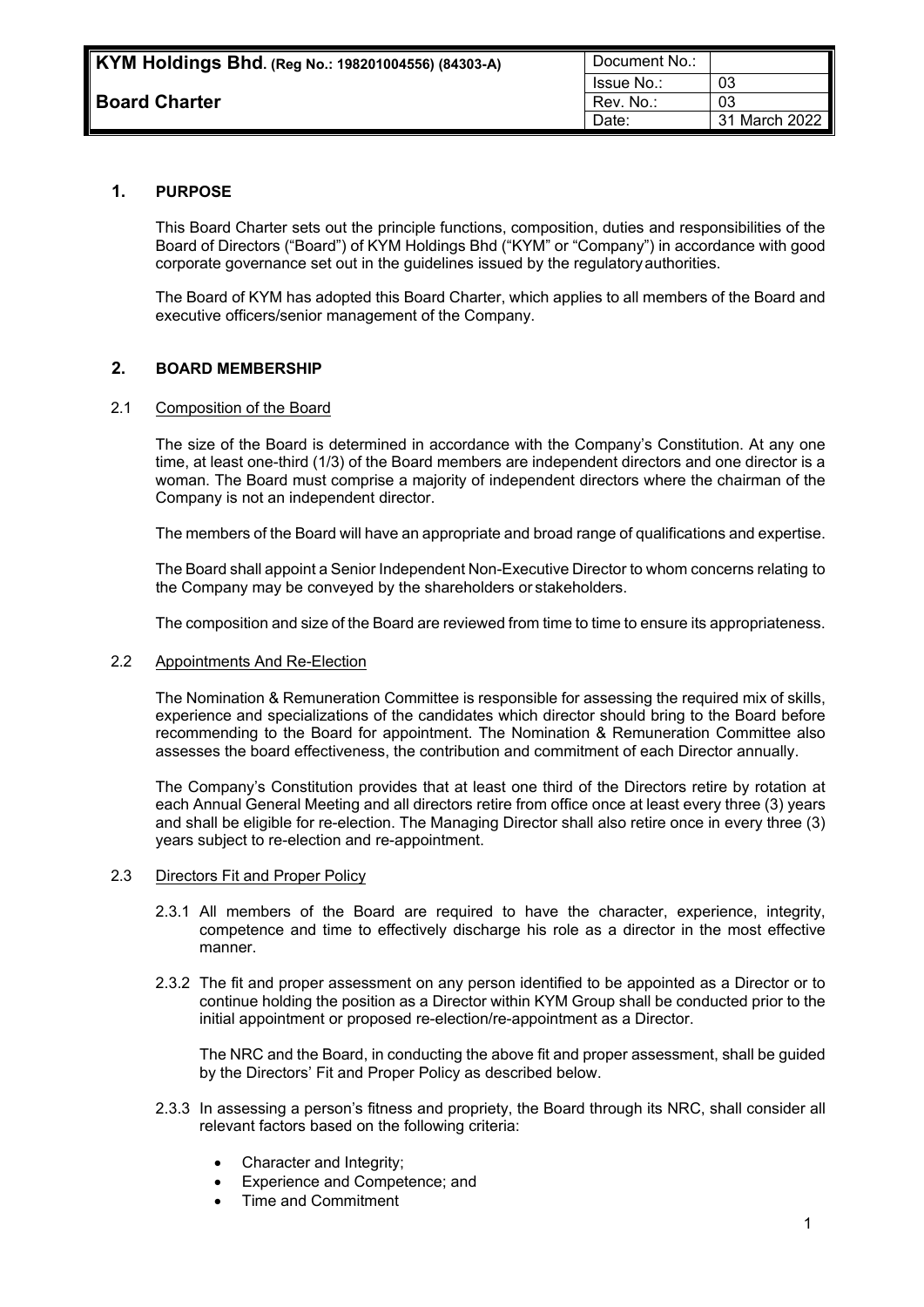| ام KYM Holdings Bhd. (Reg No.: 198201004556) (84303-A) | Document No.: |               |
|--------------------------------------------------------|---------------|---------------|
|                                                        | Issue No.:    | 03            |
| <b>Board Charter</b>                                   | Rev. No.:     | 03            |
|                                                        | Date:         | 31 March 2022 |

2.3.4 The NRC shall place emphasis on key factors for its consideration in a fit and proper assessment, having regard to the circumstances and requirements relevant to KYM Group. The key factors, among others, include the following:

# **Probity and Integrity**

- Whether the person has contravened any of the requirements and standards of a regulatory body, professional body, government or its agencies.
- Whether the person has been engaged in any business practices which are deceitful, oppressive or otherwise improper or which otherwise reflect discredit on his professional conduct.
- Whether the person has been dismissed, asked to resign or has resigned from employment or from a position of trust, fiduciary appointment or similar position because of questions about his honesty and integrity.
- Whether, in the past, the person has acted unfairly or dishonestly in his dealings with his customers, employer, auditors and regulatory authorities.
- Whether the person has been convicted, on indictment, of dishonesty, fraud, money laundering, theft or financial crime within the last 10 years.
- Whether the person has been substantially involved in the management of a business or company which has failed, where that failure has been occasioned in part by deficiencies in that management.

#### **Experience and Competence**

- Whether the person has the appropriate qualification and practical experience that is relevant to the skill set that such person is earmarked to bring to bear onto the boardroom.
- Whether the person has a considerable understanding on the workings of a corporation;
- Whether the person has an understanding of corporate governance and appreciation of sustainability issues;
- Whether the person has satisfactory past performance or expertise in the nature of the business being conducted.

#### **Time and Commitment**

- Whether the person is able to devote time as a Board member, having factored other outside obligations including concurrent board positions held by the person across listed issuers and non-listed entities (including not-for-profit organisations).
- Whether the person demonstrates willingness to participate actively in Board activities;
- Whether the person demonstrates willingness to devote time and effort to understand the business and exemplifies readiness to participate in events outside the Boardroom;
- Whether the person exhibits ability to articulate view independently, objectively and constructively;
- Whether the person exhibits open mindedness to the views of others and ability to make considered judgment after hearing the views of others.

#### <span id="page-3-0"></span>2.4 Independence of Directors

The Board considers an independent Director to be a Director who is:

- (a) is not and has not been within the last 3 years an officer of the Company or any of its related corporation. For this purpose, "officer" excludes a director who has served as an independent director for a cumulative period of less than 12 years.
- (b) is not a major shareholder of the Company or any of its related corporation;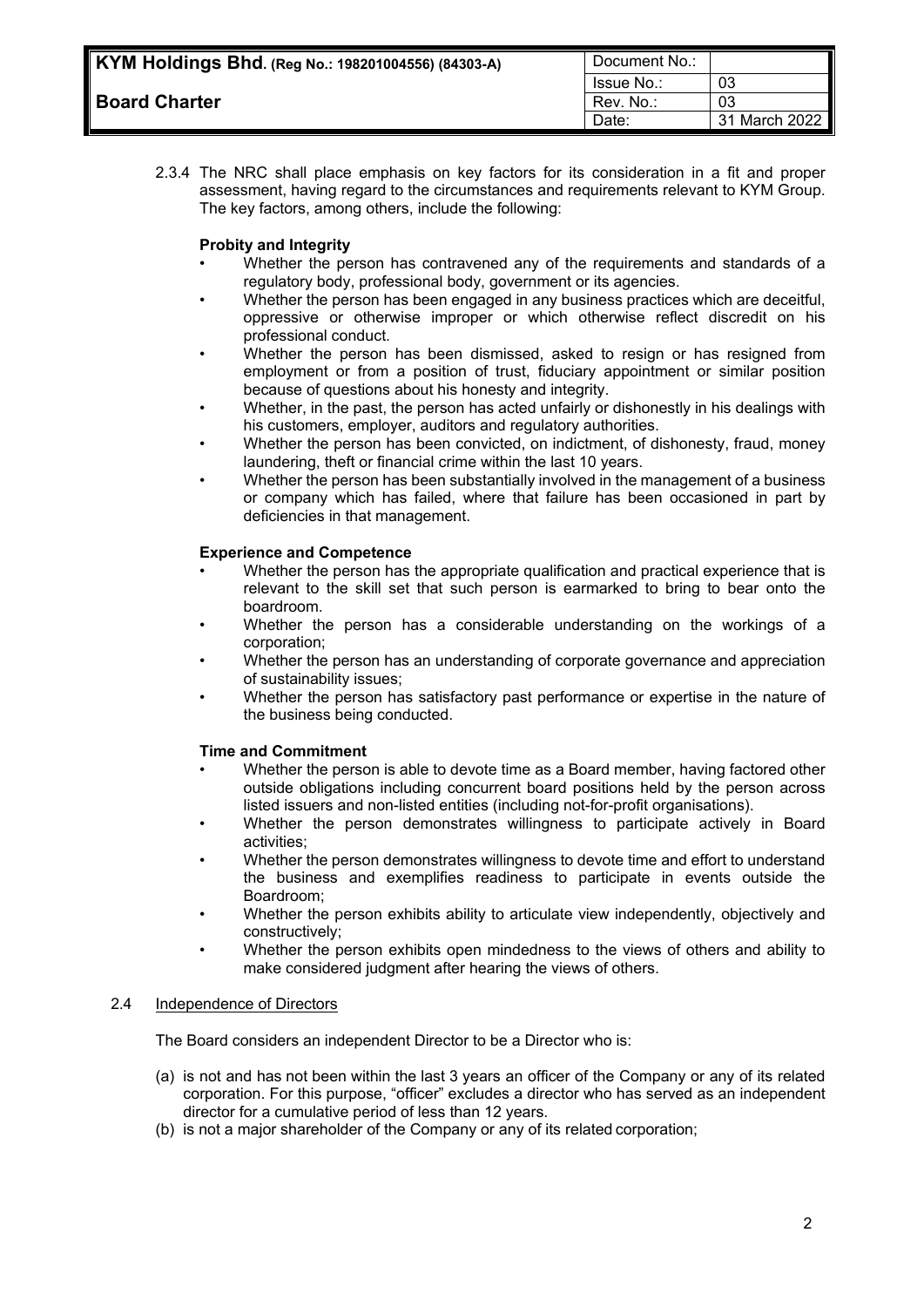| KYM Holdings Bhd. (Reg No.: 198201004556) (84303-A) | Document No.: |               |
|-----------------------------------------------------|---------------|---------------|
|                                                     | Issue No.:    | 03            |
| <b>Board Charter</b>                                | Rev. No.:     | 03            |
|                                                     | Date:         | 31 March 2022 |

- (c) is not a family member of any executive director, officer or major shareholder of the Company or any of its related corporation;
- (d) is not acting as a nominee or representative of any executive director or major shareholder of the Company or any of its related corporation;
- (e) has not been engaged as an adviser by the Company or its related corporation under such circumstances as prescribed by the Exchange or is not presently a partner, director (except as an independent director) or major shareholder, as the case may be, of a firm or corporation which provides professional advisory services to the Company or its related corporation under such circumstances as prescribed by the Exchange;
- (f) has not engaged in any transaction with the Company or its related corporation under such circumstances as prescribed by the Exchange or is not presently a partner, director or major shareholder, as the case may be, of a firm or corporation (other than subsidiaries of the Company) which has engaged in any transaction with the Company or its related corporation under such circumstances as prescribed by the Exchange; or
- (g) has not served as independent director in any one or more of the said Corporations for a cumulative period of more than 12 years from the date of his first appointment as an independent director.

The Board will review the independence of each director from time to time. In determining the independence of a Director, the Board will consider the effect of a Director's business and other relationships and interests from both the Company's and the Director's perspectives.

#### <span id="page-4-0"></span>2.5 Tenure for Independent Directors

In general, the tenure for an Independent Director of the Company shall not exceed a cumulative term of 9 years.

Subject to the approval of the Company's shareholders being obtained, the Board may recommend and justify in the event it retains an independent director who has served a cumulative term of 9 years as an independent director of the Company. An Independent Director who has served more than 12 years must resign or be designated as a non-Independent Director.

If the Board continues to retain the Independent Director after the nine  $(9<sup>th</sup>)$  years, the board should seek annual shareholders' approval through a two-tier voting process. Under the two-tier voting process, shareholders' votes will be cast in the following manner at the same shareholders meeting:

- Tier 1: Only the Large Shareholder(s) of the Company votes; and
- Tier 2: Shareholders other than Large Shareholder votes.

Large Shareholder means a person who –

- is entitled to exercise, or control the exercise of, not less than 33% of the voting shares in the company;
- is the largest shareholder of voting shares in the company;
- has the power to appoint or cause to be appointed a majority of the directors of the company; or
- has the power to make or cause to be made, decisions in respect of the business or administration of the company, and to give effect to such decisions or cause them to be given effect to.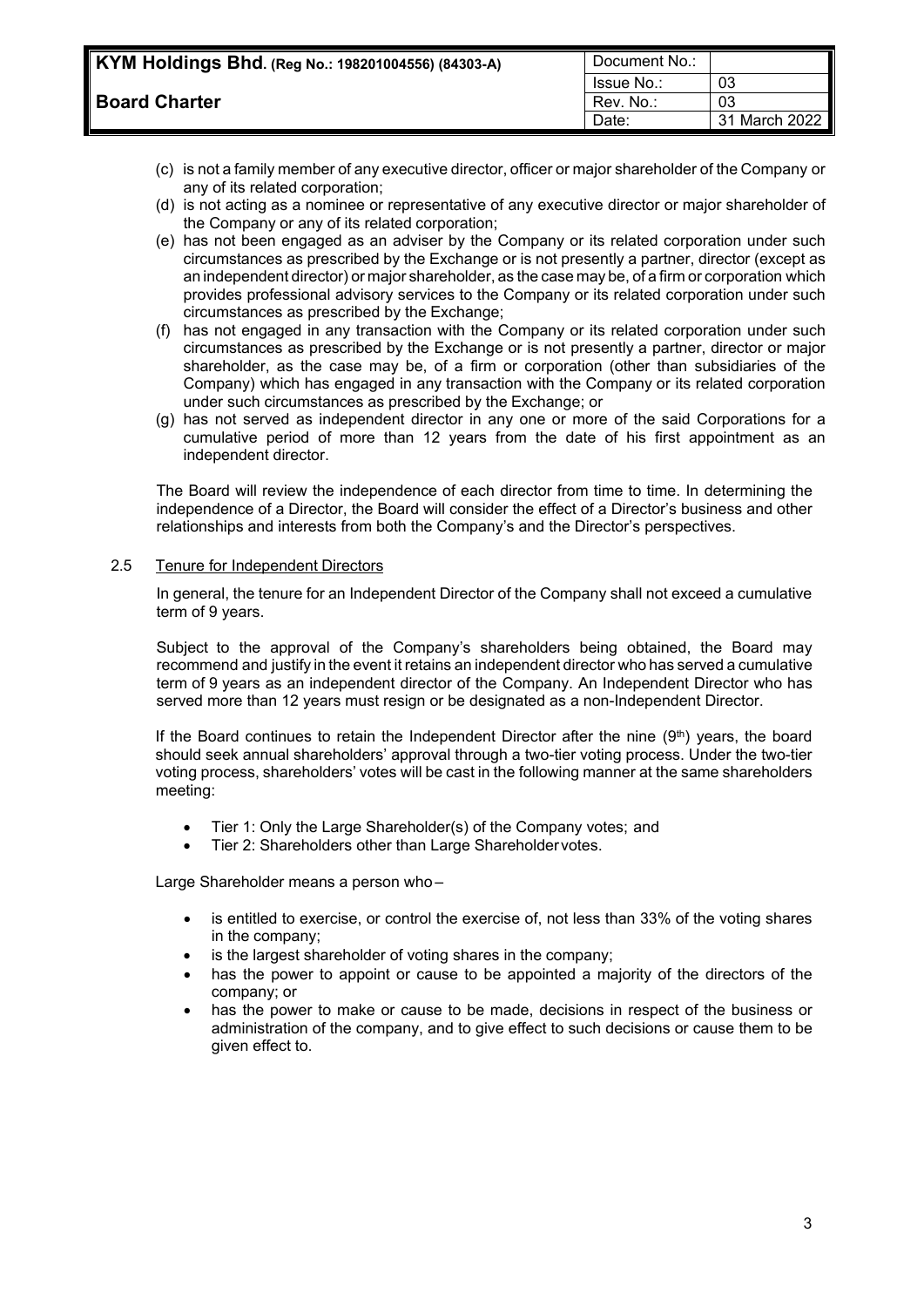| KYM Holdings Bhd. (Reg No.: 198201004556) (84303-A) | Document No.:     |               |
|-----------------------------------------------------|-------------------|---------------|
|                                                     | <b>Issue No.:</b> | 03            |
| <b>Board Charter</b>                                | Rev. No.:         | 03            |
|                                                     | Date:             | 31 March 2022 |

The decision for the above resolution is determined based on the vote of Tier 1 and a simple majority of Tier 2. If there is more than one Large Shareholder, a simple majority of votes determine the outcome of the Tier 1 vote.

The resolution is deemed successful if both Tier 1 and Tier 2 votes support the resolution.

However, the resolution is deemed to be defeated where the vote between the two tiers differs or where Tier 1 voter(s) abstained from voting.

# <span id="page-5-0"></span>**3. BOARD ROLES**

#### <span id="page-5-1"></span>3.1 Duties and Responsibilities

The role of the Board of the Company is to provide strategic guidance to the Company and effective oversight of its management for the benefit of Shareholders and other stakeholders.

The responsibilities of the Board include the following:

- (a) Promoting together with senior management, good corporate governance culture within the Group which reinforces ethical, prudent and professional behaviour;
- (b) Reviewing and adopting strategic plan of the Group:
	- Review, challenge and decide on management's proposals on strategic plan for the Group, and monitors its implementation by management;
	- Ensure that the strategic plan of the Group supports long-term value creation and includes strategies on economic, environmental and social considerations underpinning sustainability;
- (c) Overseeing the conduct of business of the Group:
	- Supervise and assess management performance to determine whether the business is being properly managed;
	- Approve and monitor annual budgets and major capital expenditure
	- Review, challenge and decide on management's proposals for the Group and monitor its implementation by management;
- (d) Identifying significant risks and ensuring implementation of a proper risk management system to manage such risks.
	- Understand the principal risks of the company's business and recognize that business decisions involve the taking of appropriate risks;
	- Ensure there is a sound framework for internal controls and risk management;
	- Set the risk appetite within which the board expects management to operate and ensure that there is an appropriate risk management framework to identify, analyse, evaluate, manage and monitor significant financial and non-financial risks;
- (e) Reviewing the adequacy and the integrity of the management information and the internal control systems of the Company and the Group.
	- Ensure the integrity of the company's financial and non-financial reporting;
- (f) Establishing executive succession plan;
	- Ensure that senior management has the necessary skills and experience, and there are measures in place to provide for the orderly succession of board and senior management;
- (g) Developing and implementing a shareholder communication policy for the Group.
	- Ensure that the company has in place procedures to enable effective communication with stakeholders;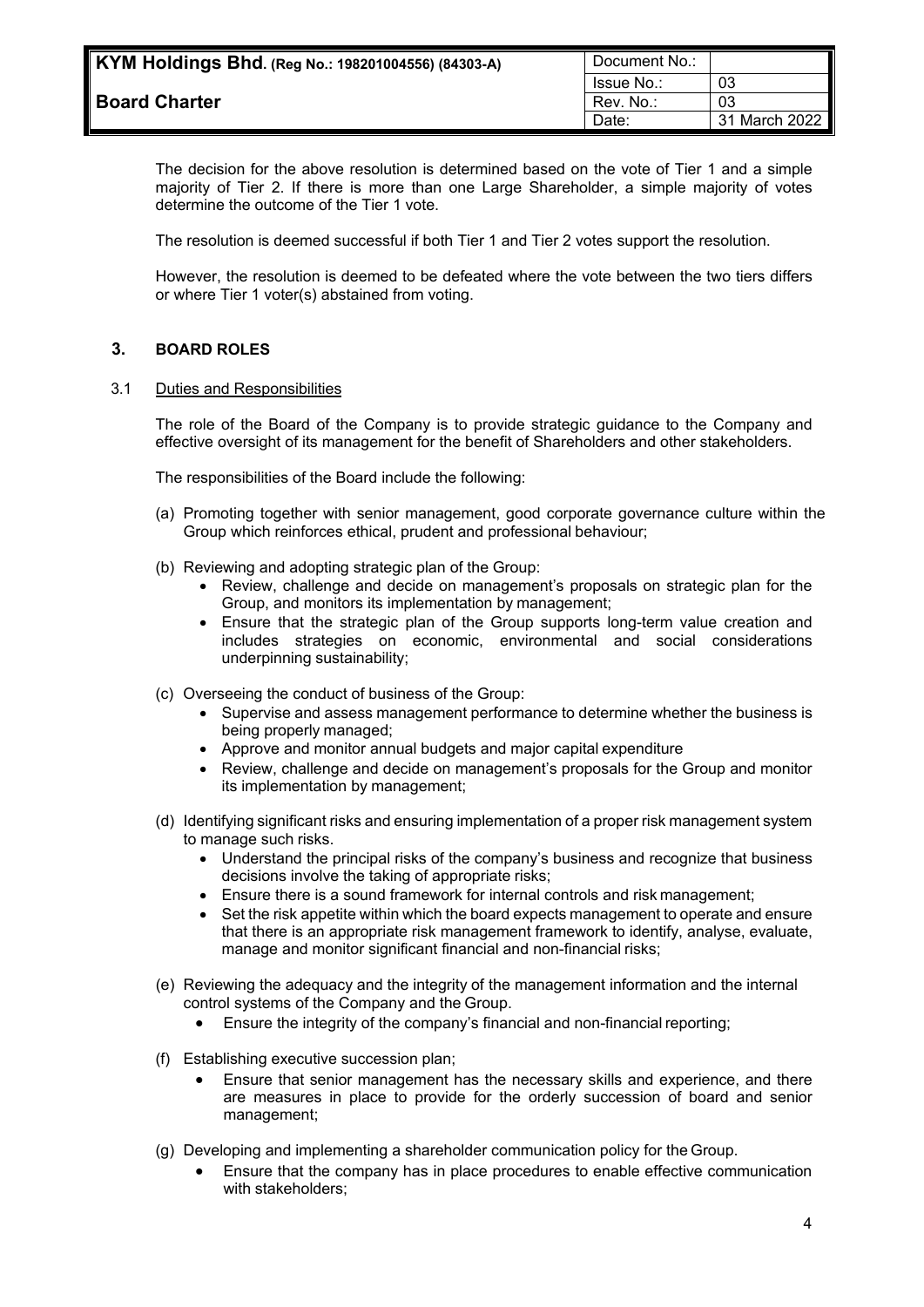| KYM Holdings Bhd. (Reg No.: 198201004556) (84303-A) | Document No.:     |               |
|-----------------------------------------------------|-------------------|---------------|
|                                                     | <b>Issue No.:</b> | 03            |
| <b>Board Charter</b>                                | Rev. No.:         | 03            |
|                                                     | Date:             | 31 March 2022 |

The Board of the Company retains ultimate authority over the day-to-day management of the Company, however, the Board delegates responsibility for the day-to-day management of the Company to the Executive Committee and/or the Chief Executive Officer (CEO).

# <span id="page-6-0"></span>3.2 Matters Reserved for the Board

The following are matters specifically reserved for the Board for consideration:

- (a) Approval of strategic corporate plans;
- (b) Approval of annual budgets, including major capital expenditure;
- (c) Approval of new ventures;
- (d) Approval of material acquisitions and disposals of undertakings and properties;
- (e) Approval of annual and quarterly results; and
- (f) Changes to the management and control structure within Group, including key policies, delegated authority limits.

# <span id="page-6-1"></span>**4. BOARD STRUCTURE AND PROCEDURE**

#### <span id="page-6-2"></span>4.1 Board Committees

The Board delegates certain responsibilities to the following Board Committees to assist in execution of its responsibilities:

- (a) Audit Committee (AC)
	- $\Box$  The AC assists and supports the Board's responsibility of overseeing the Group's financial reporting process, internal controls, risk management, policies and procedure to assess the suitability of external auditors and the internal audit function.
- (b) Nomination & Remuneration Committee (NRC)
	- $\Box$  The NRC oversees matters related to the nomination of new Directors, annually reviews the required mix of skills, experience and other requisite qualities of Directors as well as undertakes the annual assessment of the effectiveness of the Board as a whole, its Committees and the contribution of each individual Director;
	- $\Box$  The NRC is also primarily responsible for developing and administrating procedure for setting policy on remuneration for Directors and Senior Management, recommending to the Board the remuneration packages and benefits for Executive Directors and Senior Management as well as the remuneration framework of employees of the Group to ensure that the compensation offered is appropriate with the responsibilities, in line with market practice, and based on performance.
- (c) ESS Committee
	- $\Box$  The ESS Committee is responsible for overseeing the implementation and administration of the Employee Share Scheme for the eligible Directors (including nonexecutive Directors) and Eligible Employees of the Company and its subsidiaries (excluding subsidiaries which are Dormant) subject to the By-Laws governing the Scheme.

The Board Committees shall operate within clearly defined terms of references. The Board may establish additional committees to assist it in carrying out its responsibilities. The Board may also delegate specified responsibilities to ad hoc committees from time to time. The Chairman of the respective Committees reports to the Board on the key matters deliberated at their respective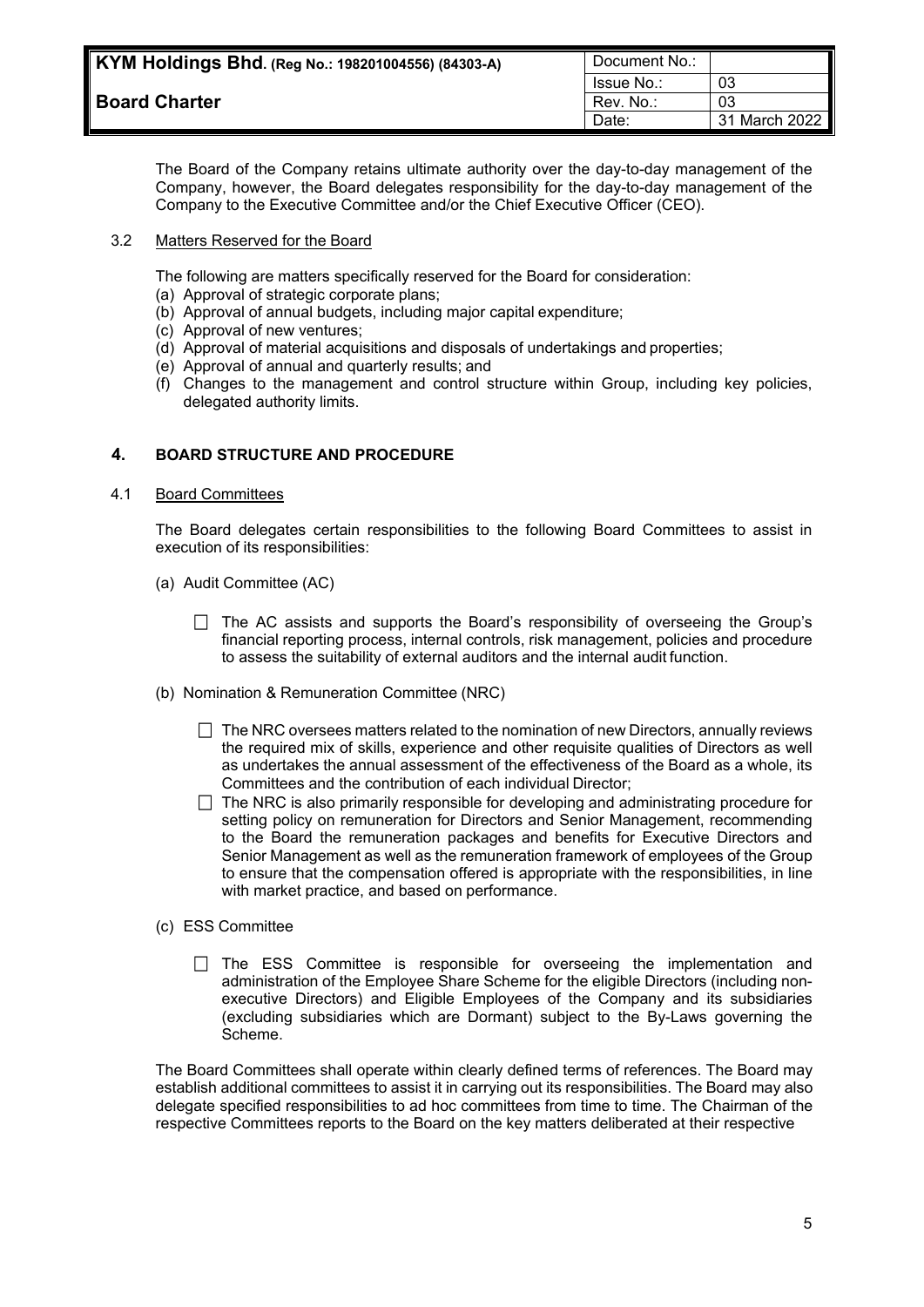| KYM Holdings Bhd. (Reg No.: 198201004556) (84303-A) | Document No.: |               |
|-----------------------------------------------------|---------------|---------------|
|                                                     | Issue No.:    | 03            |
| <b>Board Charter</b>                                | Rev. No.:     | 03            |
|                                                     | Date:         | 31 March 2022 |

meetings and their recommendation thereon. Such reports or minutes will be included in the Board papers.

Directors must be satisfied that the members of the Board Committees are competent and reliable and will exercise their delegated functions in accordance with Directors' duties. Membership and performance of Board Committees is assessed at least once every year by those committees and the Board.

### <span id="page-7-0"></span>4.2 Board Meetings

The Board of the Company will meet at least five (5) times in a financial year in accordance with an agreed schedule and special meetings will be held as required.

All Directors will be provided with the performance and progress reports on a timely basis prior to the scheduled Board meetings. A full agenda of the meeting and all Board papers, including complicated issues or specific matters, would be distributed in advance to ensure Directors are well informed and have the opportunity to seek additional information, and are able to obtain further clarification from the Company Secretary, should such a need arise. Where necessary, the services of other senior management or external consultants will be arranged to brief and help the Directors clear any doubt or concern.

Where a Director is directly or indirectly interested in any transaction entered into by the Company, he as a duty to make an immediate declaration to the Board and he is required to abstain from deliberations and decisions of the Board on the transaction.

#### <span id="page-7-1"></span>4.3 Access to Information and Independent Advice

All Directors, whether as a Board or in their individual capacity have full access to the Senior Management and advice of Company Secretary in relation to the information within the Group and to obtain independent professional advice in furtherance of their duties at the expense of the Company/Group, if required, so as to ensure the Directors are able to make independent and informed decisions.

If a director considers that professional advice is necessary, the director shall first obtain the approval of the Board. In the event that one or more directors seek to appoint one or more advisors, the Chairman should take steps to facilitate discussions to arrive at a consensus. Fees for the independent professional advice will be payable by the Company but proper approval of the Board will be required.

# <span id="page-7-2"></span>4.4 Board Review

The Board, through Nomination and Remuneration Committee, will review the effectiveness of the board, its committee and each individual director annually. The Board may engage independent experts to facilitate objective and candid board evaluations.

#### <span id="page-7-3"></span>**5. ROLES AND RESPONSIBILITIES OF THE CHAIRMAN OF THE BOARD, INDIVIDUAL DIRECTORS, CEO AND EXECUTIVE DIRECTORS**

#### <span id="page-7-4"></span>5.1 Role of the Chairman

The positions of the Chairman and Chief Executive Officer (CEO) shall be held by different individuals to ensure there is a balance of power and authority. The Chairman of the Board is responsible for instilling good corporate governance practices, leadership and effectiveness of the Board. The duties of the Chairman, amongst others, are as follows: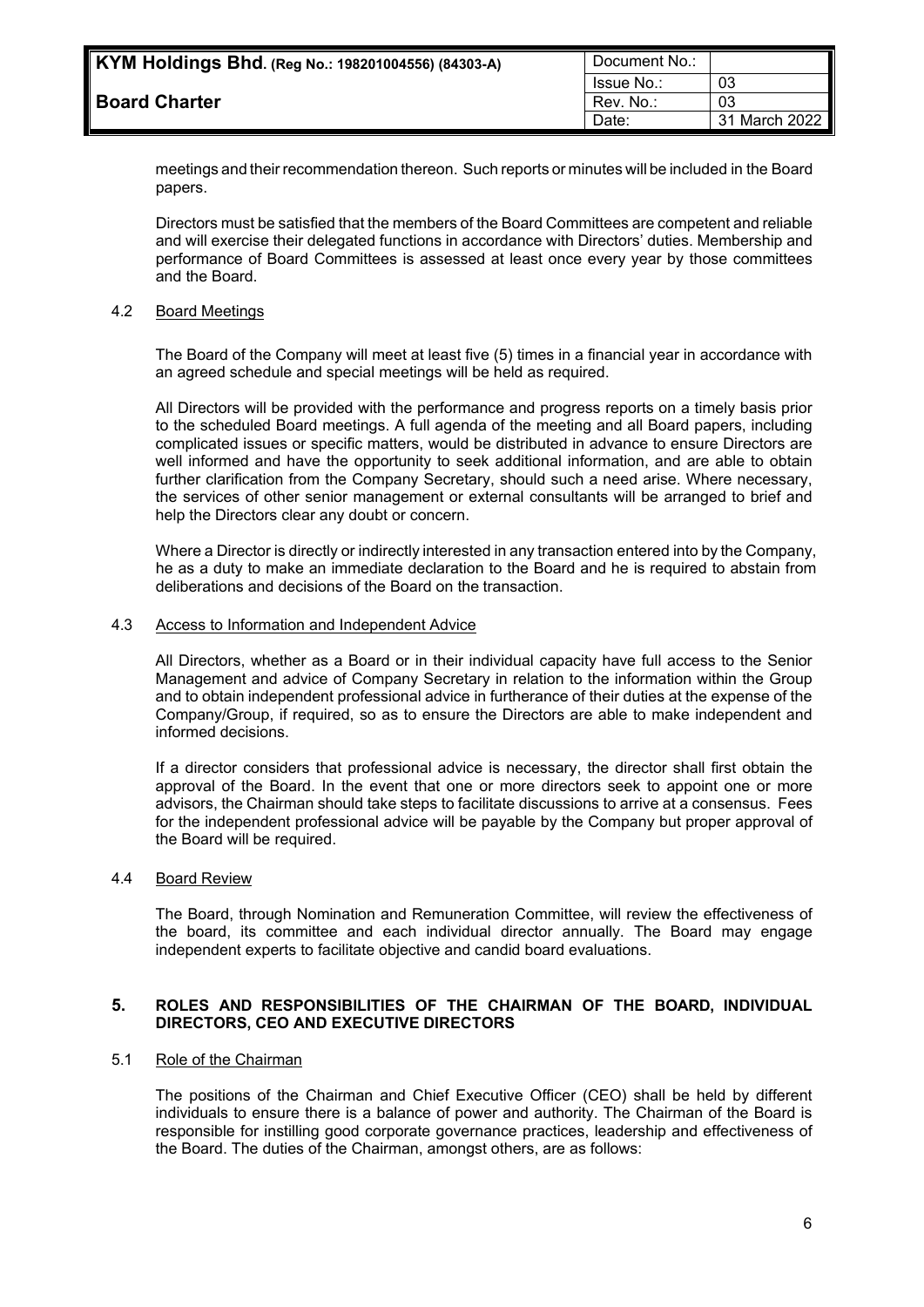| / KYM Holdings Bhd. (Reg No.: 198201004556) (84303-A) | Document No.: |               |
|-------------------------------------------------------|---------------|---------------|
|                                                       | Issue No.:    | 03            |
| <b>Board Charter</b>                                  | Rev. No.:     | 03            |
|                                                       | Date:         | 31 March 2022 |

# (a) Leading the Board and ensuring its effectiveness of all aspects of its role;

- (b) Ensuring orderly conduct and proceedings of the Board and general meetings;
	- Setting the board agenda together with the Company Secretary and the GroupCEO;
		- Ensuring that board members are provided with sufficient information and time to prepare for board meeting. The meeting materials should be circulated at least give (5) business days in advance of the board meeting;
		- Leading board meetings and discussion;
		- Encouraging active participation and allowing dissenting views to be freely expressed;
- (c) Managing the interface between board and management;
- (d) Ensuring effective communication with shareholders and relevant stakeholders and that their views are communicated to the board as a whole;
- (e) Acting as a spokesperson for the Board and representing KYM Group at shareholders' meetings and on other occasions when actions are taken or statements are made in the name of the Group;
- (f) Leading the Board in establishing and monitoring good corporate governance practices in the Group;

#### <span id="page-8-0"></span>5.2 Role of CEO and Executive Director(s)

The CEO, assisted by his fellow Executive Director(s), has overall responsibility over the business units and day-to-day management of the Company, organizational effectiveness and implementation of Board policies, strategies and decisions. The CEO may but must not necessary be a member of the Board.

The CEO, assisted by his fellow Executive Director(s) is responsible for the following:

- Developing and implementing the business direction and strategies of the Group for consideration by the Board;
- Ensuring that Board decisions and policies set by the Board are implementedeffectively;
- Ensuring efficiency and effectiveness of the day-to-day management and operation for the Group;
- ensuring that an effective management succession plan is in place to sustain continuity of operations;
- Assessing business opportunities which are of potential benefit to the Group; and
- Ensuring that the Board and Board Committees are provided with sufficient information in an accurate and timely manner regarding the Group's operations, performance, financial conditions, operating results and prospects, to enable the Board and the Board Committees to fulfill their governance obligations.

The CEO and his fellow Executive Director(s) shall act within all specific authorities delegated to them by the Board.

In discharging the above responsibilities, the CEO can delegate appropriate functions to any member of Senior Management, including Executive Director(s), who shall report to the CEO.

#### <span id="page-8-1"></span>5.3 Role of Individual Directors

- (a) Directors are expected to comply with their legal, statutory and equitable duties and obligations when discharging their fiduciary responsibilities as Directors. Broadly these include:
	- acting in good faith and in the best interests of the Group;
	- demonstrating good stewardship and acting in a professional manner with sound mind;
	- acting with reasonable care, skill and diligence subject to the business judgement rule;
	- avoiding conflicts of interest with the Group in a personal or professional capacity, including improper use of the property, information, opportunity of the Group or position as a Director or officer of the Group or engaging in business which is in competition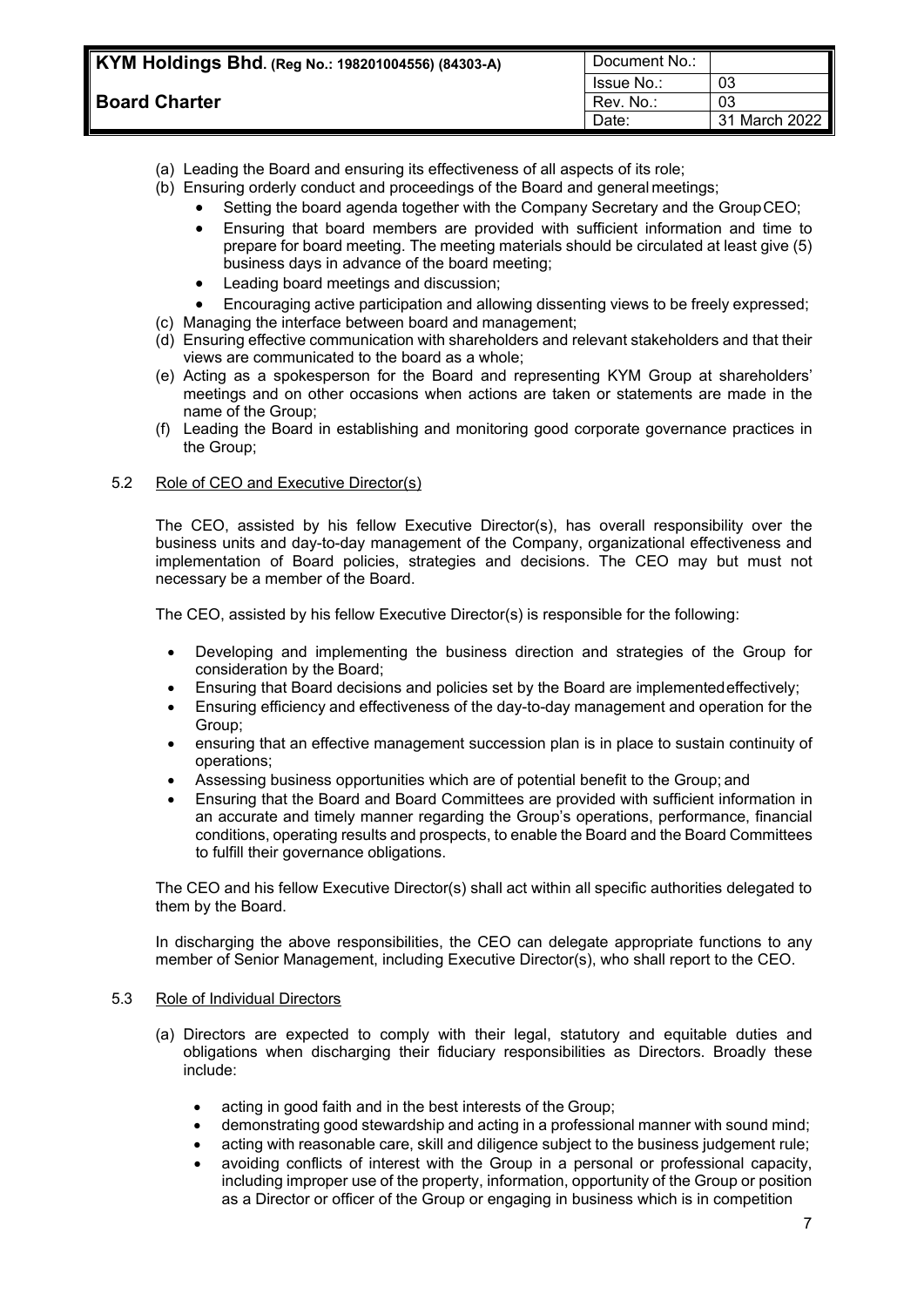with the Group;

- ensuring Board information, discussions, deliberations and decisions that are not publicly known are not used for personal interest, or their employers' interest;
- disclosure of and abstaining from voting on matters of material personal interest;
- exercising greater vigilance and professional skepticism in understanding and shaping the strategic direction of the Company and/or Group; and
- compliance with the Companies Act, securities legislation and the Main Market Listing Requirements.
- (b) Every Director shall devote sufficient time to prepare for and attend Board and Board Committee meetings, attend Directors' continuous training programme and briefings.
- (c) Every Director must attend at least fifty (50) percent of the Board meetings held in each financial year.
- (d) Every Director must keep abreast of his responsibilities as a Director and of the conduct, business activities and development of the Group.
- (e) Every Board member should ensure that the minutes of meetings accurately reflect the deliberations and decisions of the Board, including whether any Director abstained from voting or deliberating on a particular matter.

### <span id="page-9-0"></span>5.4 Role of Senior Independent Non-Executive Director

The responsibilities of the Senior Independent Non-Executive Director shall include acting as a sounding board for the Chairman, an intermediary for other directors when necessary and the point of contact for shareholders and other stakeholders.

#### <span id="page-9-1"></span>5.5 Company Secretary

The Company Secretary provides support to the Board and its committees in fulfilling its fiduciary duties and leadership role in shaping the corporate governance of KYM Group. The primary role and responsibilities of the Company Secretary include the following:

- Manage all board and committee meeting logistics, attend and record minutes of all board and committee meetings and facilitate board communications;
- Advise the board on its roles and responsibilities;
- Facilitate the orientation of new directors and assist in a director training and developments;
- Manage processes pertaining to the annual shareholder meeting;
- Monitor corporate governance developments and assist the board in applying governance practices to meet the board's needs and stakeholders' expectations;and
- Serve as a focal point for stakeholders' communication and engagement on corporate governance issues.

# <span id="page-9-2"></span>**6. DIRECTORS' REMUNERATION**

The performance of Directors is measured by the Directors' contribution and commitment to both the Board and the Company. The Executive Directors and senior management's remuneration will depend on the performance of the Group and the achievement of the goals (including quantified organizational targets, Key Performance Index and/or personal achievement) set at the beginning of each financial year, upon finalization of the ensuing years' budget.

The annual Directors fees payable to Non-Executive Directors are endorsed by the Board for approval of the shareholders of the Company at the Annual General Meeting *(as per CA and LR)*. In fixing the compensation to be paid to Non-Executive Directors, the Board will consider the level of responsibilities undertaken by the particular Non-Executive Director.